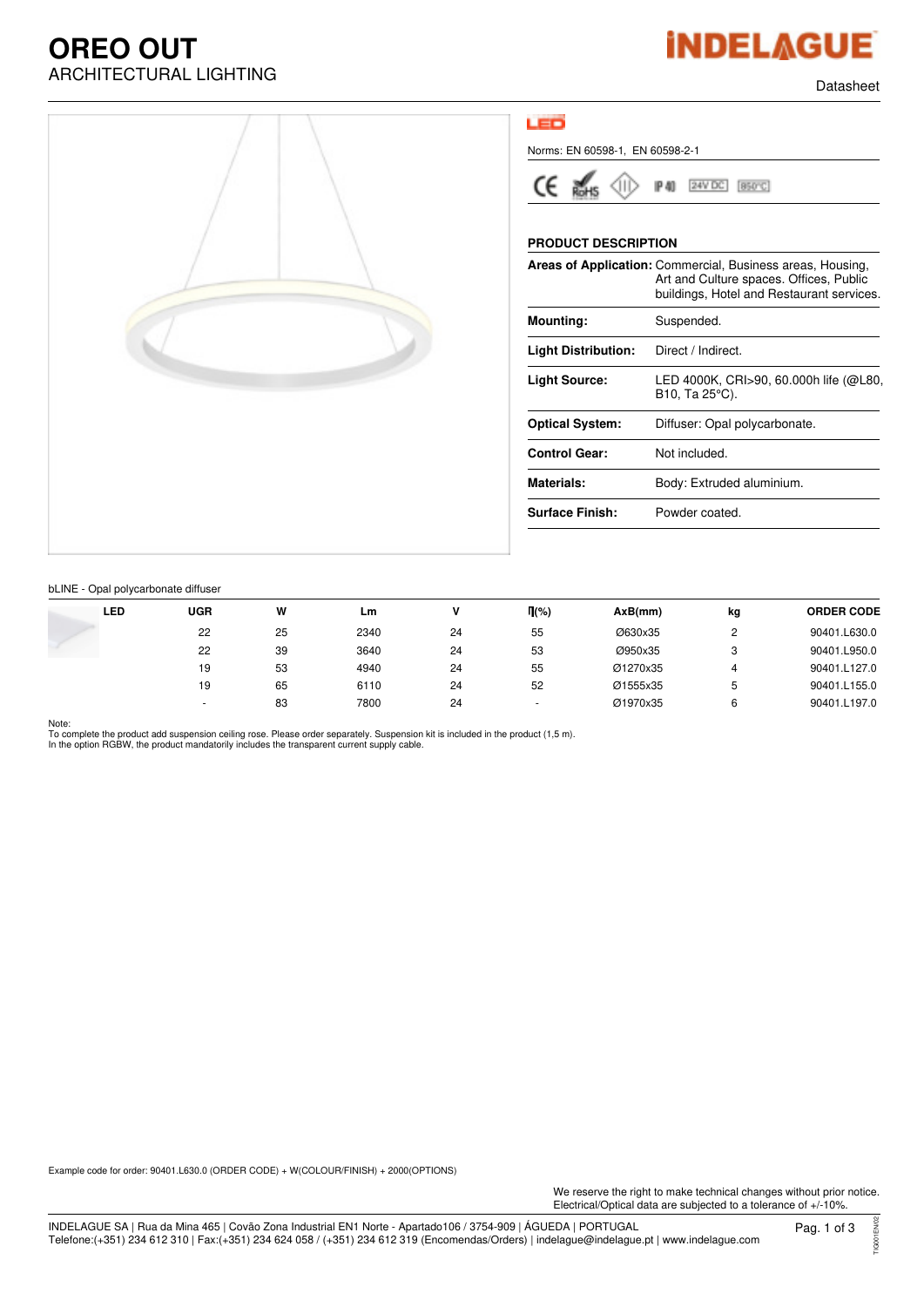## **OREO OUT** ARCHITECTURAL LIGHTING **External and the contract of the contract of the contract of the contract of the contract of the contract of the contract of the contract of the contract of the contract of the contract of the contr**

|  | <b>iNDELAGUI</b> |  |
|--|------------------|--|
|  |                  |  |

| Code | <b>Description</b> |
|------|--------------------|
| W    | White              |
| G    | Grey               |
| B    | Black              |
| 3 U  | Blue               |
| V    | Green              |
| т    | Yellow             |
| ΙK   | Red                |
| N    | Jungle             |
| D    | Golden eye         |
| 0    | Sahara             |
|      | Autumn             |
| l R  | Rusty chain        |
| C    | Pure chocolate     |
| 1    | Mist               |
| 9 –  | Dark rock          |
|      | Carbon             |



#### **OPTIONS**

|  | <b>Colour temperature</b> |
|--|---------------------------|
|--|---------------------------|

| plour temperature |                                                     |             | Surface ceiling rose |                                                               |            |
|-------------------|-----------------------------------------------------|-------------|----------------------|---------------------------------------------------------------|------------|
|                   |                                                     | Order code  |                      |                                                               | Order code |
|                   | 2700K                                               | 2000        |                      | <b>HF</b>                                                     | 9752       |
|                   | Tunable White (3000K - 5700K)                       | <b>T000</b> |                      | <b>DALI</b>                                                   | 9753       |
|                   | RGB White (2700K)                                   | <b>R000</b> |                      | OmniaControl (Voice/App)                                      | 9754       |
| ĸ                 | • TW and RGBW are only available with OmniaControl. |             |                      | • To complete this option,<br>please add ceiling rose colour. |            |

#### **Recessed ceiling rose**

|                                                               | Order code |
|---------------------------------------------------------------|------------|
| HF                                                            | 9755       |
| DALI                                                          | 9756       |
| OmniaControl (Voice/App)                                      | 9757       |
| • To complete this option,<br>please add ceiling rose colour. |            |

| <b>Trimless ceiling rose</b> |  |  |
|------------------------------|--|--|
|------------------------------|--|--|

|                                                               | Order code |
|---------------------------------------------------------------|------------|
| HF                                                            | 9758       |
| DALI                                                          | 9759       |
| OmniaControl (Voice/App)                                      | 9760       |
|                                                               |            |
| • To complete this option,<br>please add ceiling rose colour. |            |

We reserve the right to make technical changes without prior notice. Electrical/Optical data are subjected to a tolerance of +/-10%.

TIG001EN/02

TIG001EN/02